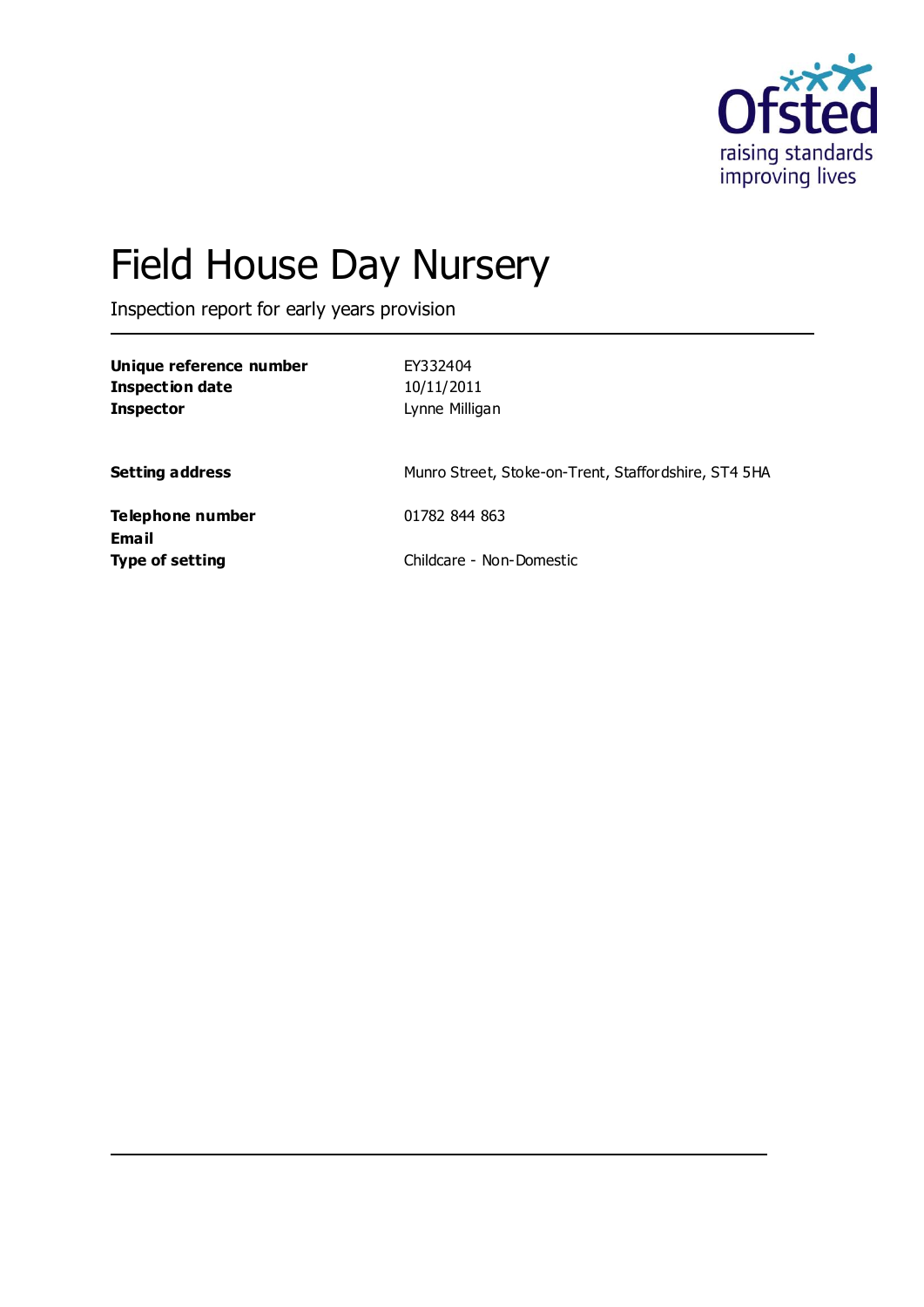The Office for Standards in Education, Children's Services and Skills (Ofsted) regulates and inspects to achieve excellence in the care of children and young people, and in education and skills for learners of all ages. It regulates and inspects childcare and children's social care, and inspects the Children and Family Court Advisory Support Service (Cafcass), schools, colleges, initial teacher training, work-based learning and skills training, adult and community learning, and education and training in prisons and other secure establishments. It assesses council children's services, and inspects services for looked after children, safeguarding and child protection.

If you would like a copy of this document in a different format, such as large print or Braille, please telephone 0300 123 1231, or email enquiries@ofsted.gov.uk.

You may copy all or parts of this document for non-commercial educational purposes, as long as you give details of the source and date of publication and do not alter the information in any way.

T: 0300 123 1231 Textphone: 0161 618 8524 E: enquiries@ofsted.gov.uk W: [www.ofsted.gov.uk](http://www.ofsted.gov.uk/)

© Crown copyright 2011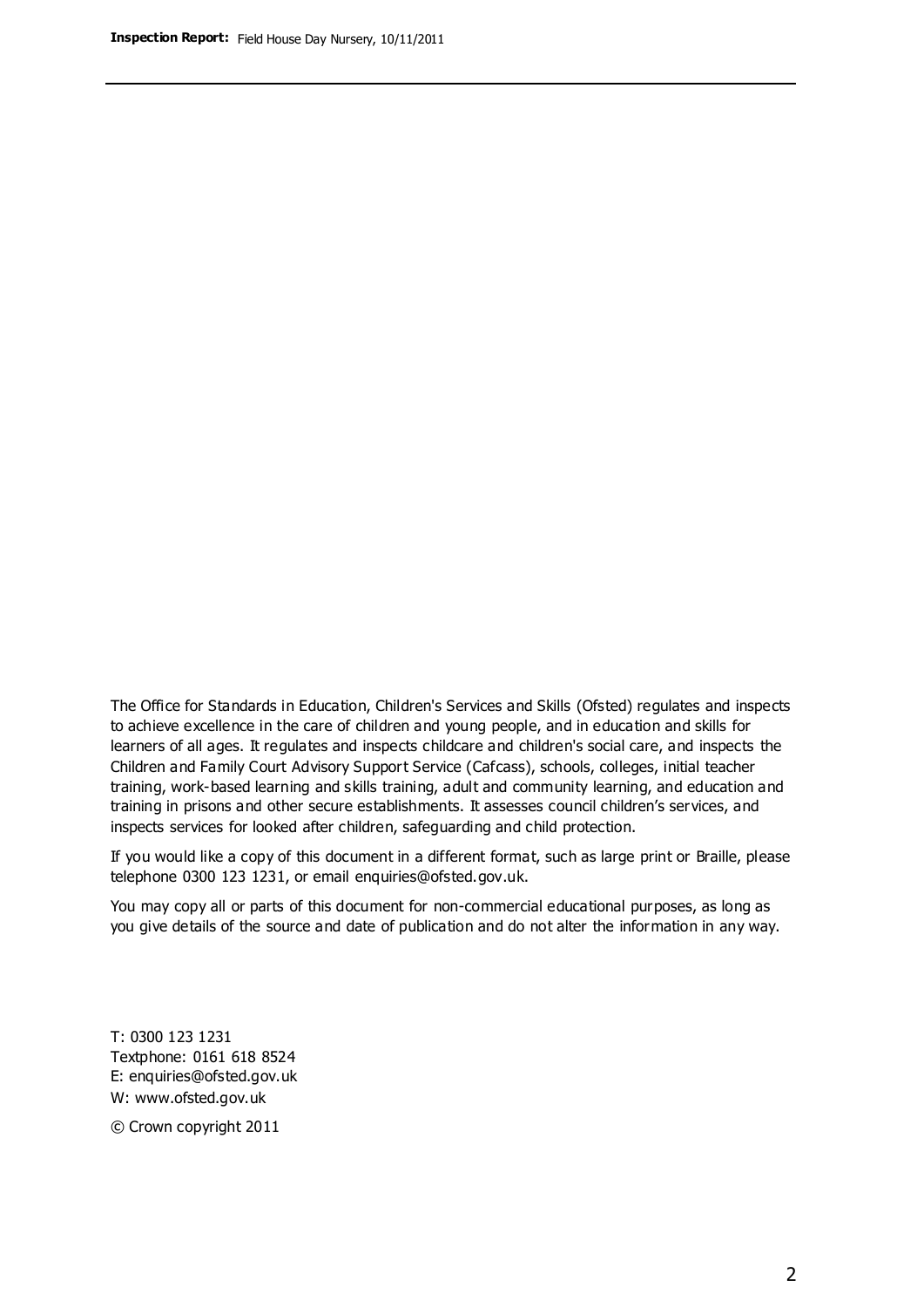#### **Introduction**

This inspection was carried out by Ofsted under Sections 49 and 50 of the Childcare Act 2006 on the quality and standards of the registered early years provision. 'Early years provision' refers to provision regulated by Ofsted for children from birth to 31 August following their fifth birthday (the early years age group). The registered person must ensure that this provision complies with the statutory framework for children's learning, development and welfare, known as the *Early* Years Foundation Stage.

The provider must provide a copy of this report to all parents with children at the setting where reasonably practicable. The provider must provide a copy of the report to any other person who asks for one, but may charge a fee for this service (The Childcare (Inspection) Regulations 2008 regulations 9 and 10).

The setting also makes provision for children older than the early years age group which is registered on the voluntary and/or compulsory part(s) of the Childcare Register. This report does not include an evaluation of that provision, but a comment about compliance with the requirements of the Childcare Register is included in Annex B.

Please see our website for more information about each childcare provider. We publish inspection reports, conditions of registration and details of complaints we receive where we or the provider take action to meet the requirements of registration.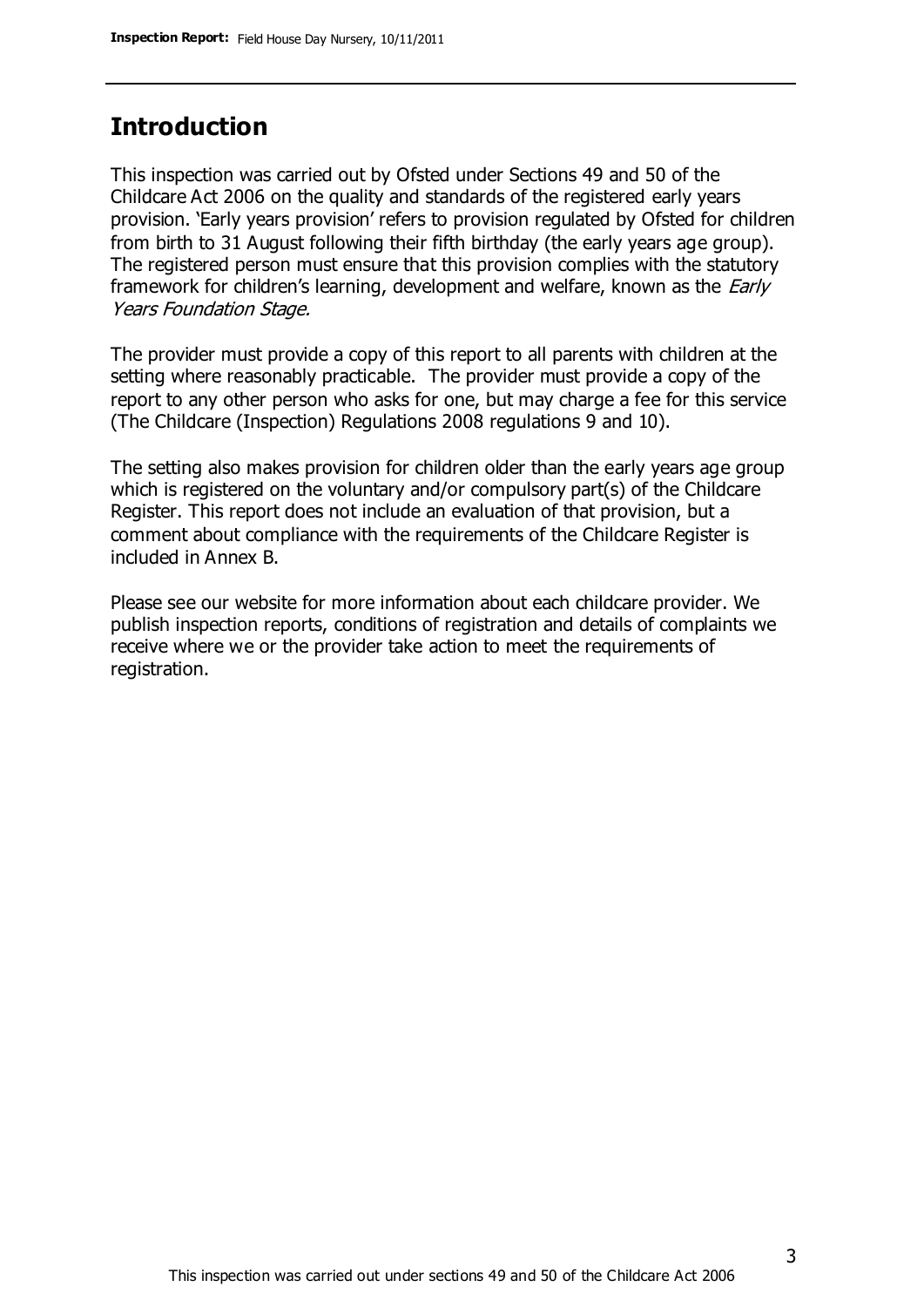# **Description of the setting**

Field House Day Nursery opened in 2006. It is privately owned and operates from a renovated school building in Stoke-on-Trent on the outskirts of the town centre. Local schools, parks and other amenities are close by. The nursery is open each weekday from 7.30am until 6pm for 51 weeks of the year. Children share access to secure enclosed outside play areas.

The nursery is registered on the Early Years Register. A maximum of 70 children may attend the nursery at any one time. There are currently 56 children aged from five months to under five years on roll, some in part-time places. The nursery is also registered by Ofsted on the compulsory and voluntary parts of the Childcare Register.

The nursery employs 19 members of staff. Most of the staff hold appropriate early years qualifications. The manager holds a foundation degree in early years. The nursery also employs a qualified cook.

# **The overall effectiveness of the early years provision**

Overall the quality of the provision is inadequate.

Outcomes for children at Field House Day Nursery are inadequate. Systems to review, monitor and measure the effectiveness of the provision have failed to identify the significant weaknesses and several legal requirements are not met. These relate to staff understanding of safeguarding procedures, equality of opportunities, behaviour management, risk assessment, and the educational programme. Practice is at times inconsistent and insufficient, and, as a result, children's progress is limited. Poor inclusive practice seriously hinders the nursery's ability to include and support those children with additional needs, and there is a tokenistic attitude towards working with others.

Overall, the early years provision requires significant improvement. The registered person is given a Notice to Improve that sets out actions to be carried out.

# **What steps need to be taken to improve provision further?**

To comply with the requirements of the EYFS the registered person must take the following action by the specified date:

| $\bullet$ | ensure that all members of staff understand the<br>safeguarding policy and procedure (Safeguarding and | 25/11/2011 |
|-----------|--------------------------------------------------------------------------------------------------------|------------|
|           | promoting children's welfare)                                                                          |            |
|           | • implement an effective policy about ensuring equality                                                | 25/11/2011 |
|           | of opportunities and for supporting children with                                                      |            |
|           | special educational needs and/or difficulties                                                          |            |
|           | (Safeguarding and promoting children's welfare)                                                        |            |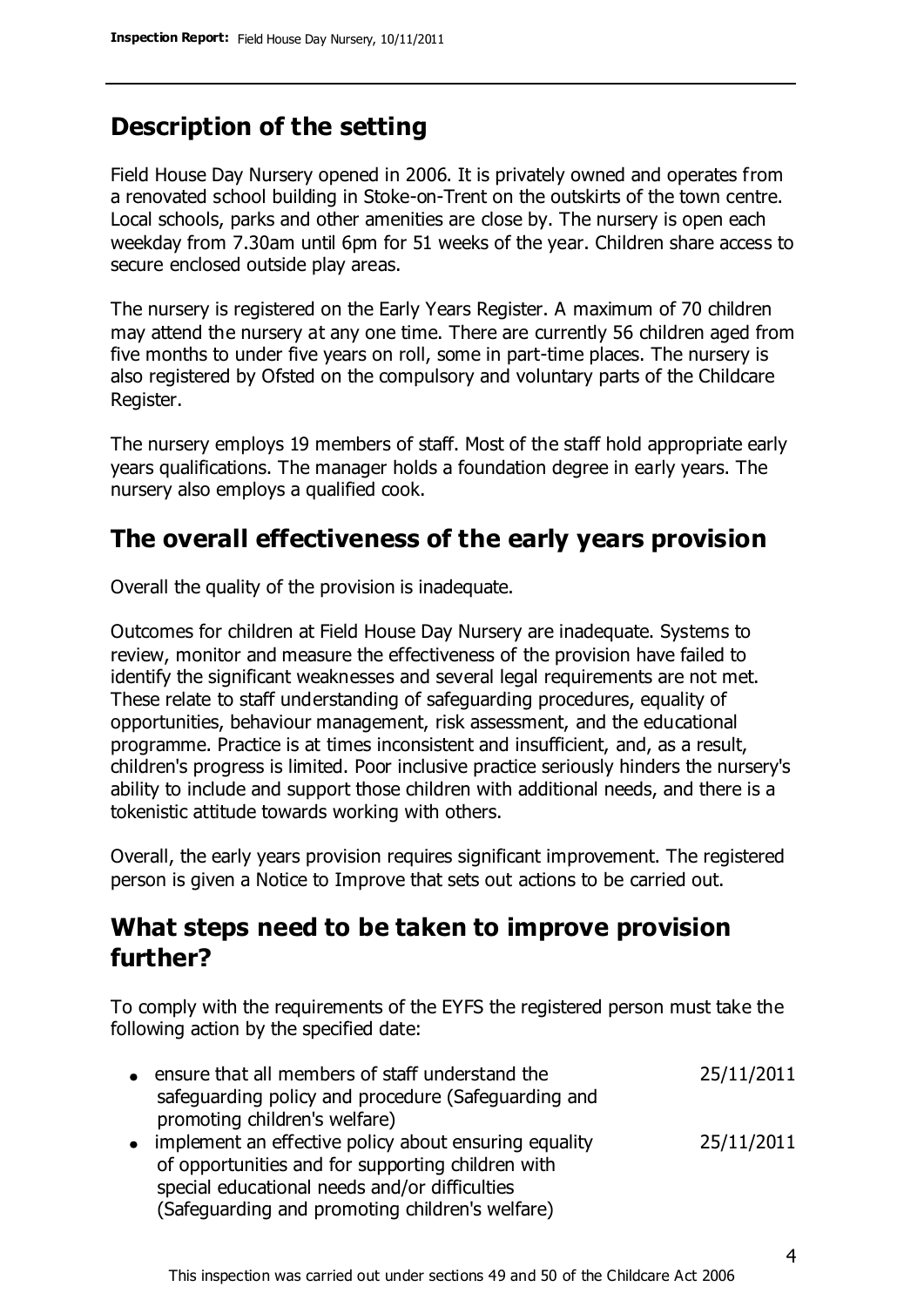| $\bullet$ | apply an effective behaviour management policy which<br>is adhered to by all staff (Safeguarding and promoting | 25/11/2011 |
|-----------|----------------------------------------------------------------------------------------------------------------|------------|
|           | children's welfare)                                                                                            |            |
|           | • take all reasonable steps to ensure that hazards to<br>children - both indoors and out are kept to a minimum | 25/11/2011 |
|           | (Suitable premises, equipment and environment)                                                                 |            |
| $\bullet$ | use systematic observations and assessments to                                                                 | 09/12/2011 |
|           | identify learning priorities, and plan and provide                                                             |            |
|           | meaningful experiences which are appropriate to each                                                           |            |

To improve the early years provision the registered person should:

child's stage of development (Organisation).

• improve the cleanliness of premises and equipment, including babies' high chairs and the outdoor play resources.

# **The effectiveness of leadership and management of the early years provision**

Children's safety is significantly compromised as staff have an inadequate understanding of their roles and responsibilities for protecting children from abuse. As with many of the numerous written policies, staff are aware of their existence but are unable to confidently implement procedures into everyday practice. Direction from key members of staff has been compromised as roles have recently changed, and systems to monitor working practice do not address issues that have the potential to put a child at risk. Supporting documentation, which includes accident records and risk assessments, are often used in isolation, as staff do not recognise the links between them and how they affect another. For example, written records of accidents to children are not used to identify hazards during risk assessments, which prevents the implementation of well-focused safety measures. This is clearly evident in the outdoor area, where children play with a variety of wheeled toys. Evaluations of this area have failed to identify the risks associated with the gradual slope. This contributes to regular accidents where children fall off their tricycles, bicycles and scooters, some resulting in minor head injuries. Staff's response is to just put the scooters away rather than seeking inclusive approaches that allow the more-skilled children to use the scooters safely, while helping lessskilled children learn about the dangers and develop their abilities. High chairs for babies are stored outside and are wiped over with cloths but not disinfected, and the slides and seats on outdoor toys are dried with a towel that is then left on the ground. This compromises children's health.

Documentation is overseen by the manager, with relevant updates sometimes fed back to staff. Evidence is gathered to ensure a staff member's suitability to work with children, but files are disorganised and include personal documents that are safeguarded under the Data Protection Act. Each staff member has had a current Enhanced Criminal Records Bureau check. Some staff already have an appropriate early years qualification, and others are working towards a level two qualification. Simple processes are in place to monitor their progress, but these are poorly managed in order to identify gaps in their learning.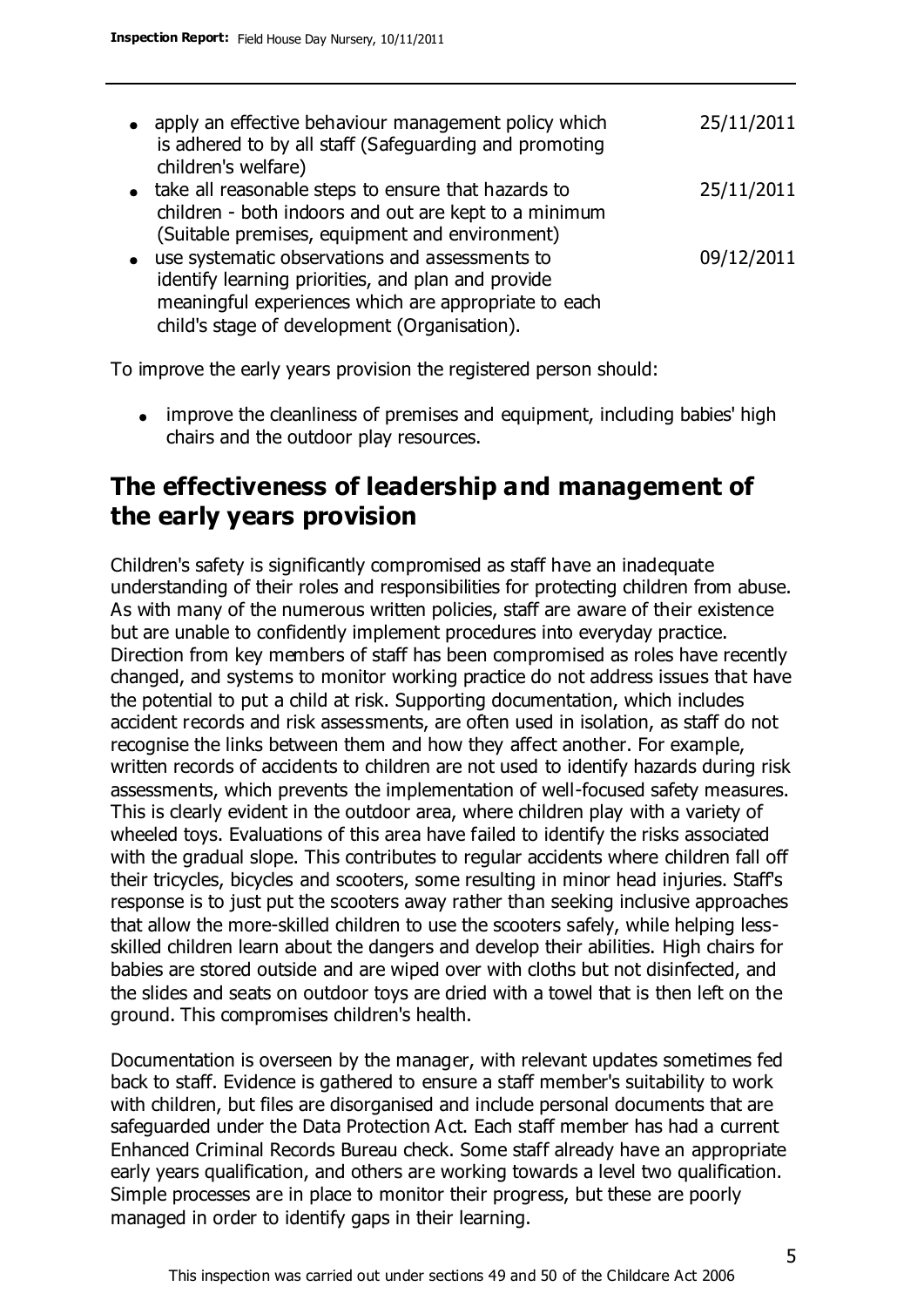Partnerships with parents and carers are adequate. The nursery is building on relationships through simple processes which inform parents of their child's progress, their care needs and forthcoming events, such as garden parties and parents' evenings. An open-door policy allows parents to visit with their children as they settle and talk to staff while observing practice. Links with other settings, such as local schools, have begun to support continuity of children's care. The nursery's ability to work with other professionals, such as speech and language therapists, is tokenistic and does not support a multi-agency approach. Staff rarely get involved and do not realise the significance of these links. As a result, some children's care and learning is uncoordinated, and this leads to significant gaps in their development. The differences between the progress of boys and girls are not monitored, as staff assume equality and diversity solely concerns children who either speak another language or who have a disability. Wider situations, including age, step-parent families and single-sex families are not considered when planning for children's needs.

Systematic failures in the monitoring and reviewing of processes have led to a number of regulations not being met. Key roles, which include the special educational needs coordinator and safeguarding officer, have only recently been filled to cover staff currently on maternity leave, and this has contributed to the lack of direction and support in these key areas. Evaluations carried out by the management team lack substance and merely check to see if a procedure is in place rather than measuring its effectiveness. This has resulted in a significant disparity between the setting's self-evaluation and its actual practice. Some of the recommendations from the previous inspection have been addressed in a practical sense, but many lack meaning to the children; staff still do not encourage their use and understanding of books, for example.

#### **The quality and standards of the early years provision and outcomes for children**

Healthy lifestyles are generally well promoted in the nursery. Children receive a balanced and nutritious diet, which is prepared by a qualified cook in facilities considered 'excellent' by the local authority. Sound practice is demonstrated throughout the nursery but particularly in the baby room, where, from an early age, youngsters learn the importance of hand washing. They have their hands cleaned and dried before eating and staff encourage them to feed themselves as they eat small slices of banana, apple and pear. Opportunities for young children to become familiar with counting and colours are used as staff discuss the number of slices they cut from the yellow banana. Older children are asked how many plates they may need, but at times find this difficult as it is clearly not embedded in everyday practice. Drinks are generally served after meals, with jugs of water provided throughout the day. However, these are stored out of reach as in the toddler room and with no cups. This does not promote independence. Most children are instructed about safety because they are told to sit still, to take turns and to be careful when using small tools such as scissors. On occasion, staff explain why they need to be careful, such as when older children cut paper and are told what will happen if they do not use the scissors correctly. Younger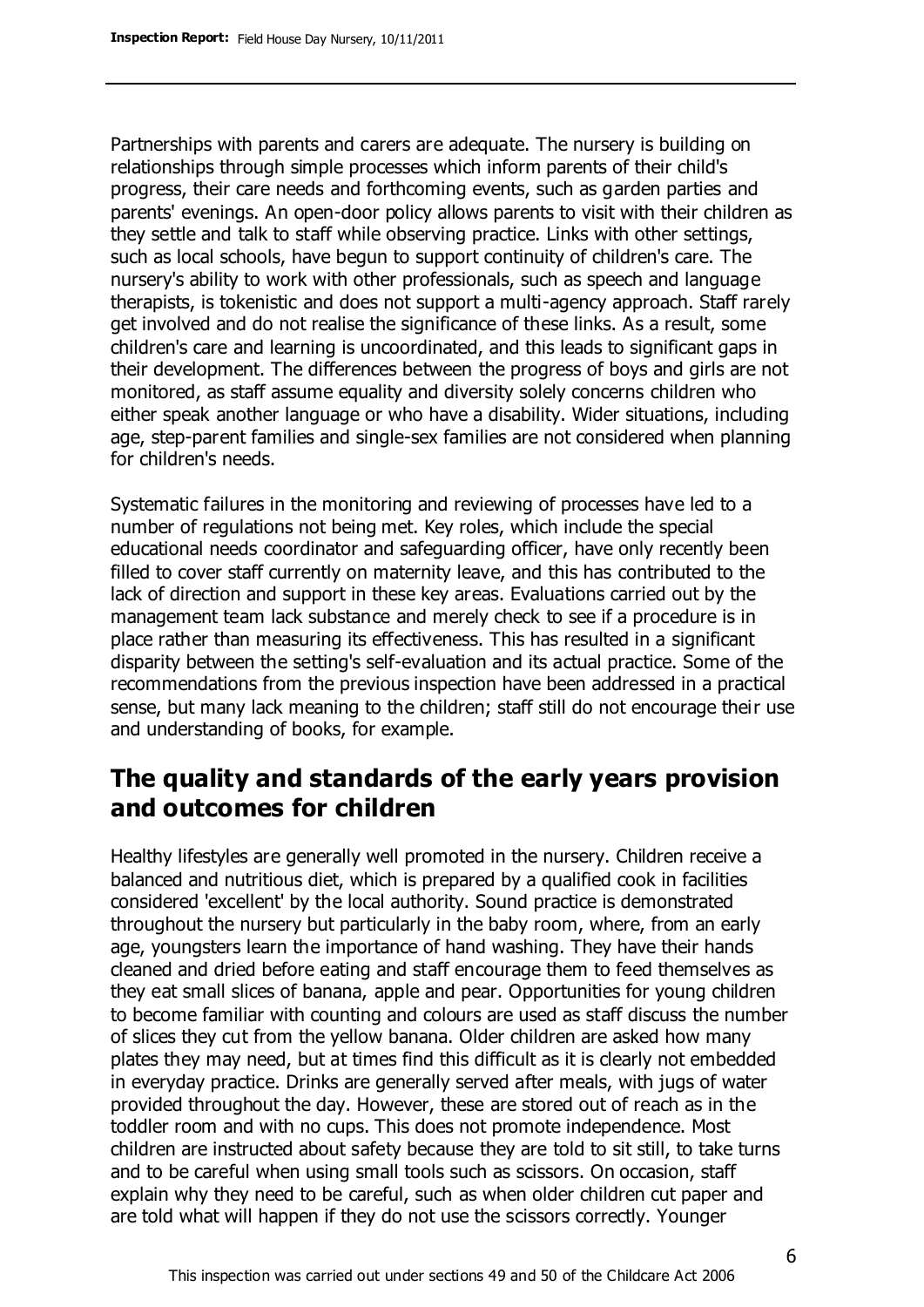children and especially babies have simple safety issues regularly reinforced as they are asked to remove fingers from high chair trays and are told why, when using a sharp knife to cut fruit, 'we have to be careful'.

Older children's behaviour is insufficiently managed as staff practice is particularly poor. Children are not helped to recognise how their behaviour can affect others. Often staff rely on telling children what they can and cannot do, with little or no explanation as to why. Measures such as time out are used inappropriately and have no long lasting positive effect on children's behaviour, which is often repeated as they are frustrated and sometimes uninterested. Staff push children's legs under the table, saying 'sit nicely' or threaten children by requiring them to behave or face the consequences, which include depriving them of outside play. This way of managing children's behaviour does not build on their strengths and does not help them to become confident, self-assured individuals.

The learning and development requirements are not fully understood by the majority of staff who work at the nursery. Significant inconsistencies between the rooms mean that practice varies from satisfactory in the baby and toddler room, to poor in the pre-school rooms. Staff tend to work in isolation from one another and rarely share good practice in order to provide a seamless provision. Therefore, as children move through the nursery, their development is patchy, with significant weaknesses not identified or addressed. Planning is simple and has taken time to embed. Staff focus primarily on child-initiated play but fail to carefully use their observations to plan adult-led play. As a result, activities are uninteresting and lack challenge. Younger children, however, do have support and although this is simple, it does provide interest, which promotes their development. Staff are more confident in these rooms and provide children with a range of activities that cover all areas of learning. However, frequently throughout the nursery observations of children's existing levels of development are not effectively used to plan their next steps. This results in poorly delivered activities with assessments based on broad ideas about where staff would like to take children's learning in the future. In some rooms, this is purely guess work. Resources are basic, and children only play with what is out, which is, at times, uninspiring. Areas such as communication, language and literacy are poor as children do not independently select books, write for different purposes or label their own work. Children's ability to solve problems, reason and use numbers in a variety of everyday activities are minimal and at times non-existent, especially in the older rooms. Staff interactions lack not only quality but also consistency.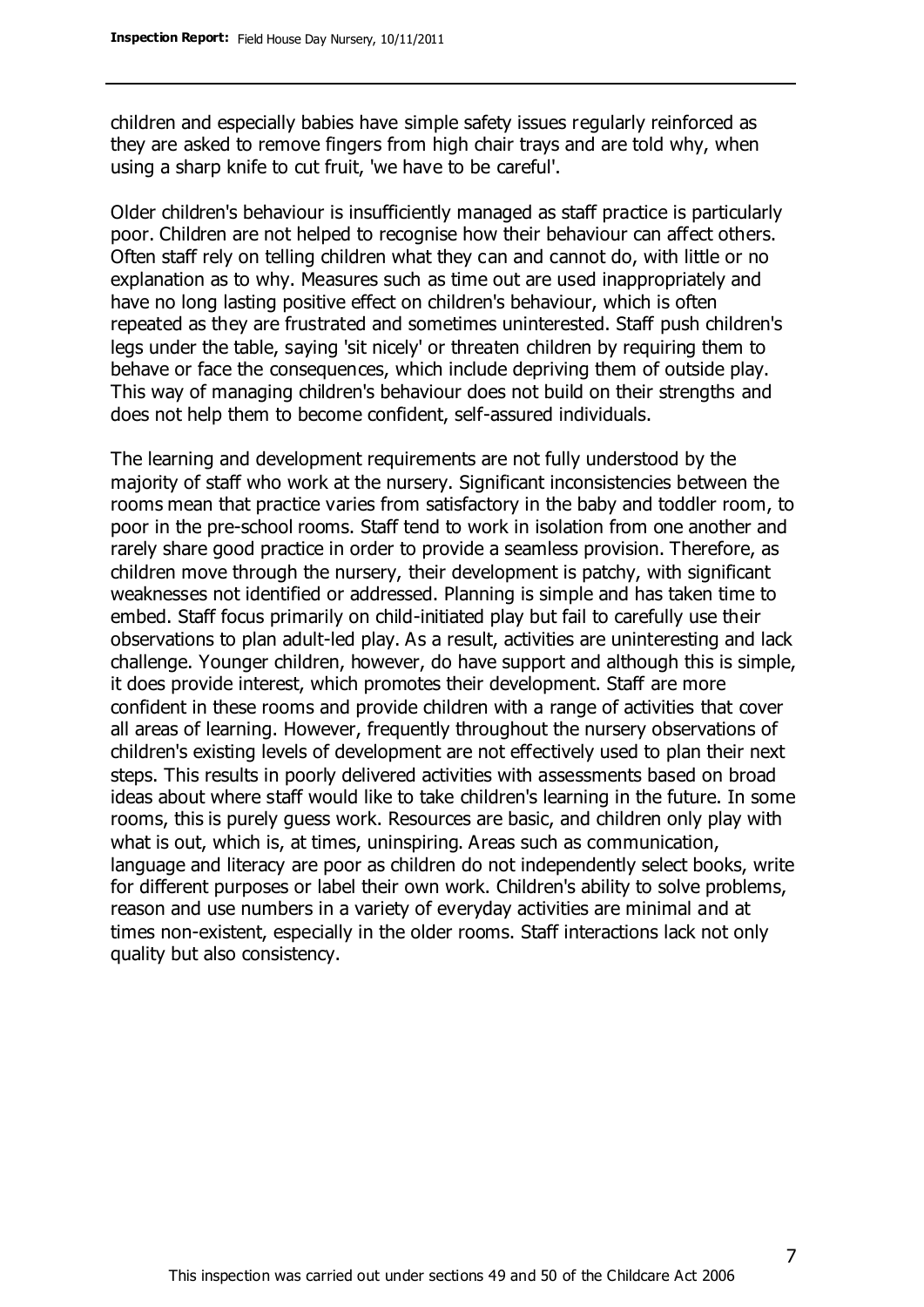# **Annex A: record of inspection judgements**

#### **The key inspection judgements and what they mean**

Grade 1 is Outstanding: this aspect of the provision is of exceptionally high quality Grade 2 is Good: this aspect of the provision is strong Grade 3 is Satisfactory: this aspect of the provision is sound Grade 4 is Inadequate: this aspect of the provision is not good enough

#### **The overall effectiveness of the early years provision**

| How well does the setting meet the needs of the      | 4 |
|------------------------------------------------------|---|
| children in the Early Years Foundation Stage?        |   |
| The capacity of the provision to maintain continuous | 4 |
| improvement                                          |   |

#### **The effectiveness of leadership and management of the early years provision**

| The effectiveness of leadership and management of the             |   |
|-------------------------------------------------------------------|---|
| <b>Early Years Foundation Stage</b>                               |   |
| The effectiveness of leadership and management in embedding       | 4 |
| ambition and driving improvement                                  |   |
| The effectiveness with which the setting deploys resources        | 4 |
| The effectiveness with which the setting promotes equality and    | 4 |
| diversity                                                         |   |
| The effectiveness of safeguarding                                 | 4 |
| The effectiveness of the setting's self-evaluation, including the | 4 |
| steps taken to promote improvement                                |   |
| The effectiveness of partnerships                                 | 4 |
| The effectiveness of the setting's engagement with parents and    |   |
| carers                                                            |   |

#### **The quality of the provision in the Early Years Foundation Stage**

The quality of the provision in the Early Years Foundation Stage | 4

#### **Outcomes for children in the Early Years Foundation Stage**

| <b>Outcomes for children in the Early Years Foundation</b>    |   |
|---------------------------------------------------------------|---|
| <b>Stage</b>                                                  |   |
| The extent to which children achieve and enjoy their learning |   |
| The extent to which children feel safe                        | 4 |
| The extent to which children adopt healthy lifestyles         | 2 |
| The extent to which children make a positive contribution     |   |
| The extent to which children develop skills for the future    |   |

Any complaints about the inspection or report should be made following the procedures set out in the guidance available from Ofsted's website: www.ofsted.gov.uk